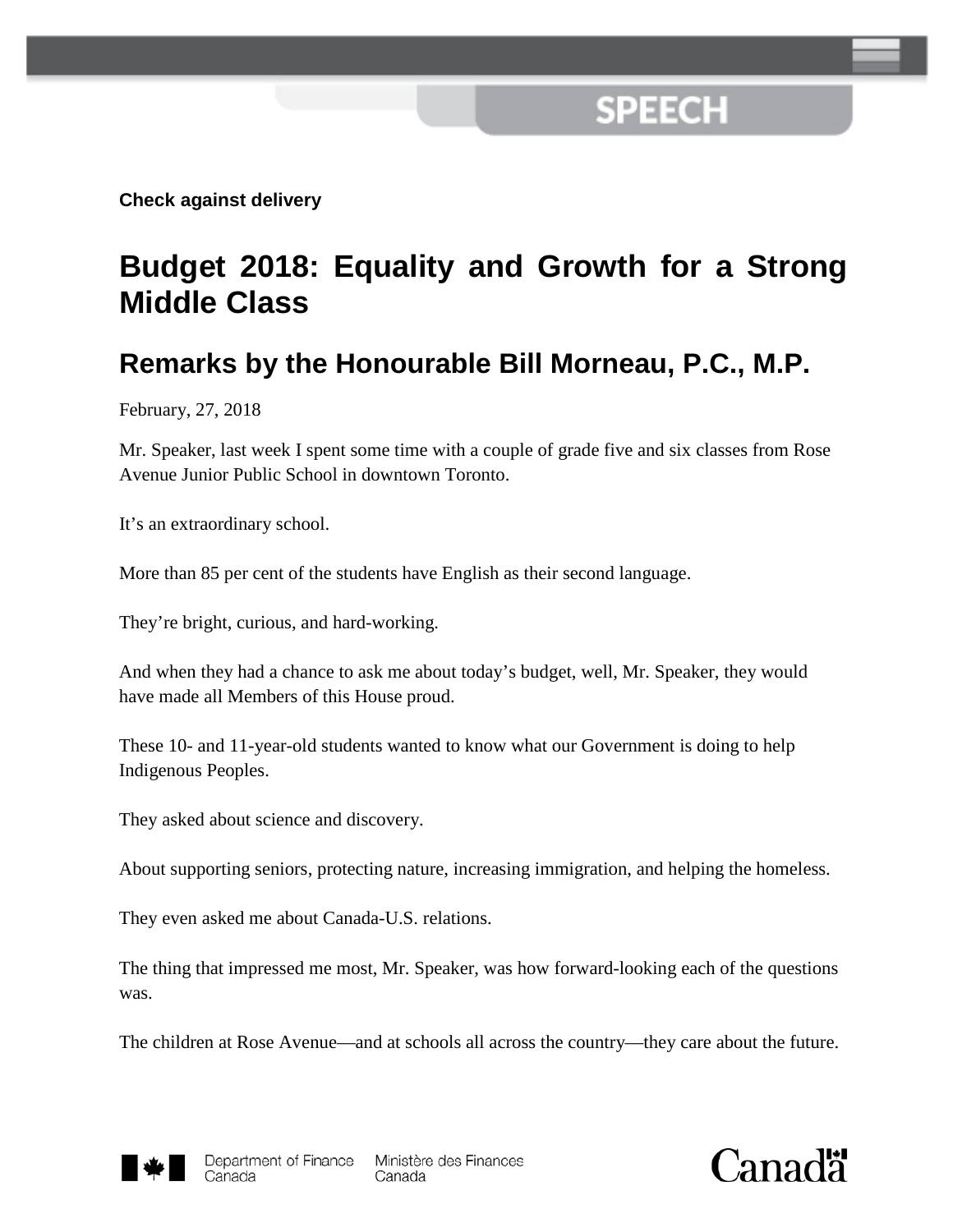They understand that the decisions we make today will transform the world that they will grow up in.

And they are looking to us to make good decisions—smart decisions—so that they have better opportunities to follow their dreams, and find good jobs, and give back to their community.

Mr. Speaker, that is what this budget is all about.

It is a plan that puts people first.

That invests in Canadians and in the things that matter most to them.

It's a plan that builds on the hard work of Canadians, and that keeps us squarely focused on the future.

Budget 2018 is also a plan that respects the choice that Canadians made a little over two years ago.

At that time, Canadians had the opportunity to stay the course.

They could stick with a Government that favoured cuts and a set of failed policies that produced stubborn unemployment and the worst decade of economic growth since the depths of the Great Depression…

…or they could choose a more confident and more ambitious approach.

Canadians chose the latter.

They put their trust in a new Government, because they knew that we put our trust in them.

We took that trust, balanced it with sound fiscal management that includes a declining debt-to-GDP (gross domestic product) ratio, and gave Canadians the tools they needed to succeed.

Starting with raising taxes on the wealthiest, so we could lower them for the middle class.

After that, we introduced the Canada Child Benefit, to put more money in the pockets of low- and middle-income parents every month to help with the cost of raising kids.

And this summer, two years ahead of schedule, we will ensure that the benefit increases along with the rising cost of living.

The Canada Child Benefit means that on average, families get \$6,800 a year, tax-free, for books, hockey lessons or warm clothes for winter.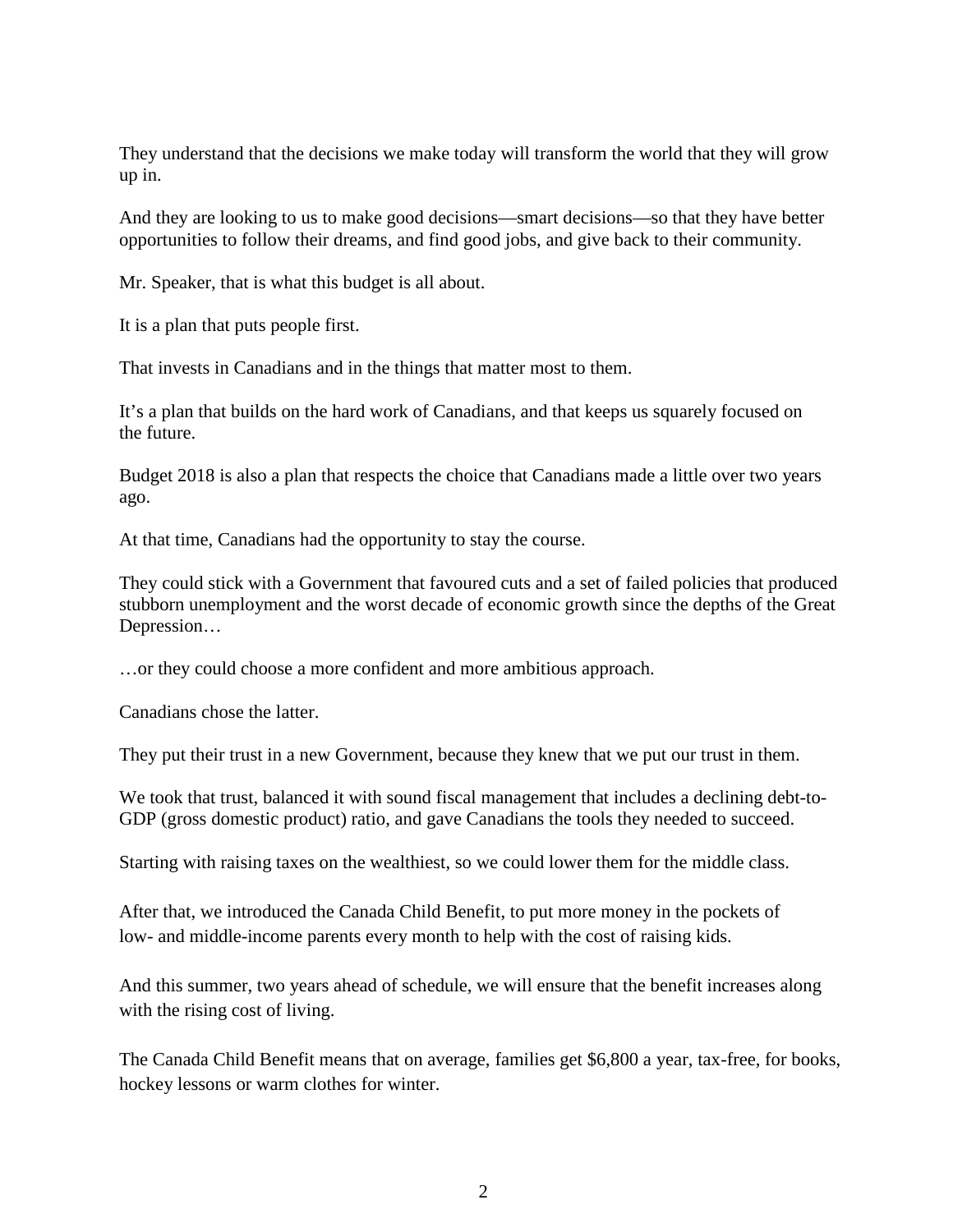It means that today, about 300,000 fewer children live below the poverty line — down 40 per cent from what it was in 2013.

To help Canadians feel confident about their future, we strengthened the Canada Pension Plan to help workers today, and for generations to come.

Thanks to the trust Canadians placed in us, we were able to help nearly 900,000 seniors, through increases to the Guaranteed Income Supplement.

We helped students get ahead, with increases to Canada Student Grants.

We cut taxes for small businesses, while making sure the wealthiest pay their fair share.

We're helping more people find a safe and affordable place to call home with the first-ever National Housing Strategy, and we're working with provinces, territories, and cities to support a stable housing market.

We are giving more children the best possible start in life through investments in early learning and child care.

We now have agreements in place with nine provinces and territories to help create more of the high-quality, affordable child care spaces we know Canadian families need—tailored to their local realities.

And think about the fact that the vast majority of single moms receiving the Canada Child Benefit make less than \$60,000 a year, and now get about \$9,000 on average in total benefits, tax-free.

Over the last year, Mr. Speaker, we've really seen these investments pay off.

The Canadian economy is doing well—remarkably well.

Over the last two years, hard-working Canadians have created nearly 600,000 new jobs, most of them full-time.

Unemployment rates are near the lowest levels we've seen in over 40 years.

Mr. Speaker, our plan is working because *Canadians* are working.

Today, Canada leads all the other Group of Seven (G7) countries in economic growth—and Canadians are feeling confident about the future, whether their plan is to pay down debt, save for a first home, or go back to school to train for a new job.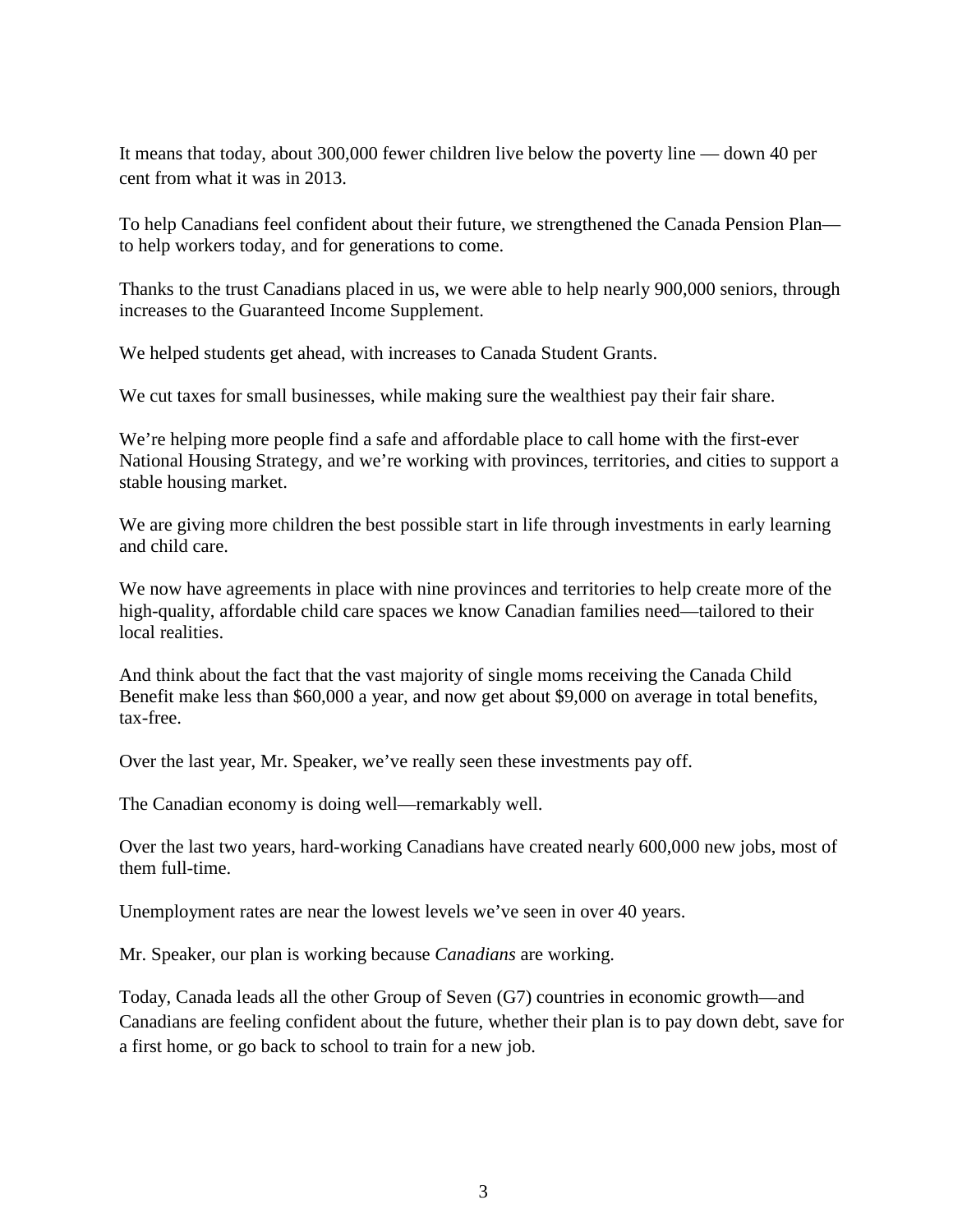That's why we are able to invest in the things that matter to Canadians, while making steady improvements to our bottom line.

We know there are challenges in the immediate term, and we are responding to those challenges.

We know businesses are concerned about the outcome of North American Free Trade Agreement talks, and tax changes in the United States.

We will be vigilant in making sure Canada remains the best place to invest, create jobs and do business—and we will do this in a responsible and careful way, letting evidence, and not emotion, guide our decisions.

At the same time, we need to stay focused on our long-term goal of building an economy that works for everyone.

With a strong and growing economy in place, we believe that now is the right time to focus on the deeper challenges that hold our economy—and our people—back.

That means making sure that every Canadian has a real and fair chance to work, to contribute to our economy, and to succeed.

This is important not just as a matter of fairness, but as a way to ensure Canada's long-term growth.

For the first time in our history, there are now more Canadians aged 65 and older than there are people under the age of 15.

That presents a real challenge.

Who will step in to fill the gap left as more and more seniors leave the workforce?

We believe that Canada's future success rests on making sure that every Canadian has an opportunity to work, and to earn a good living from that work.

And that includes Canada's talented, ambitious, and hard-working women.

I want to tell you a story, Mr. Speaker, about one such woman.

Her name is Joan. I met her a few months ago, at Algonquin College, where she is now a student.

Joan, encouraged by her daughter, went back to school after raising her family.

And when she first enrolled in school, she thought she was going to study event planning.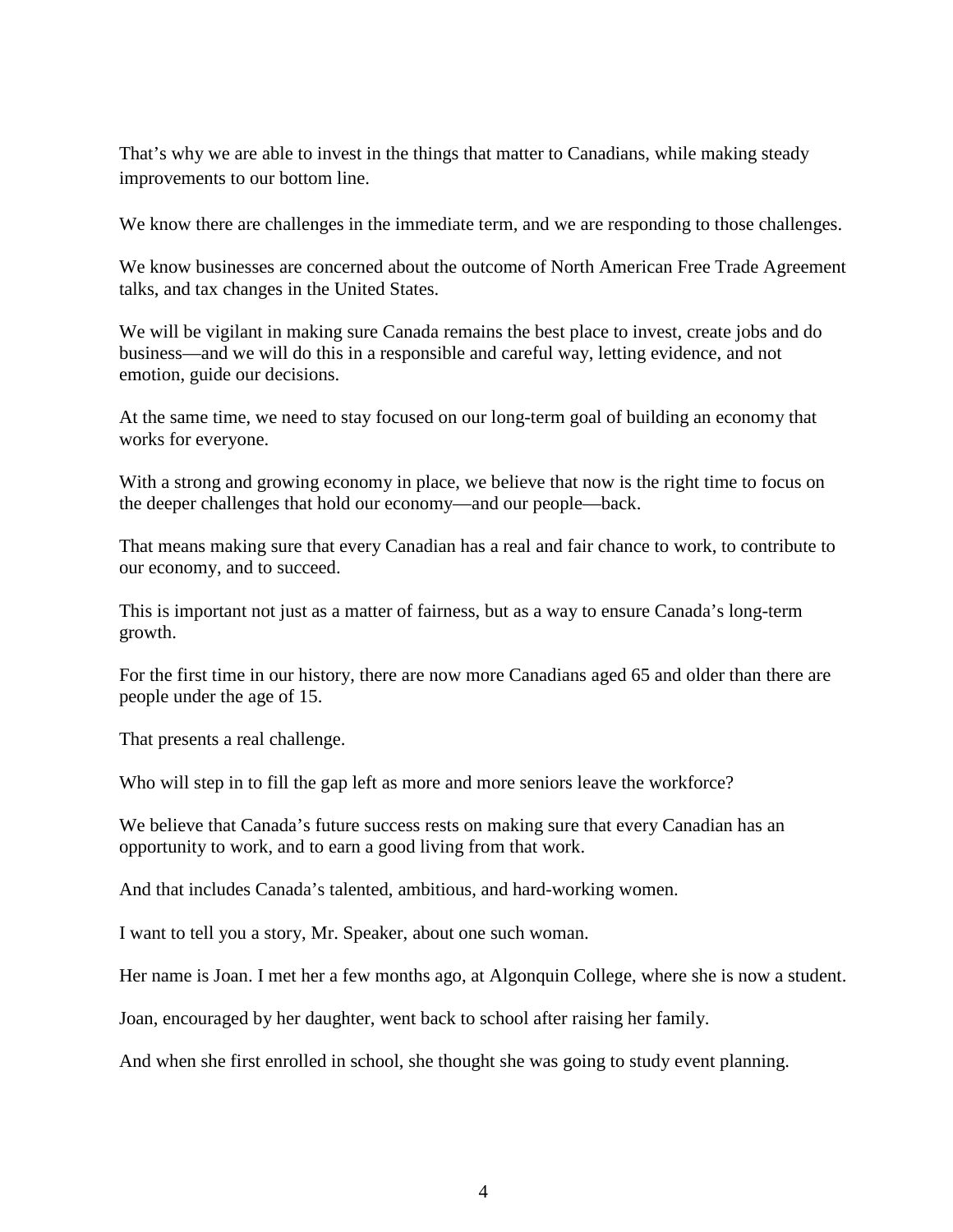But when she got there, she changed her mind, decided she wanted to pursue a trade, and eventually became an apprentice plumber.

Now, Joan didn't start off seeing a future for herself in the trades, and she'll be the first person to tell you that that choice took many by surprise.

But she also feels that it's her true calling. It's work that she's good at, and it's work that she wants to do.

And she's never looked back.

I mention that story because it's people like Joan—people who have the courage to try new things and to forge new paths—who make our economy strong, and guarantee its future.

Over the last 40 years, the rising number of women participating in the workforce has accounted for about a third of Canada's real GDP per capita growth.

That means a better standard of living for all Canadians, thanks to the hard work of women like Joan who entered or re-entered the workforce.

Thanks to these women and their contribution to the economy, family incomes are now higher, fewer children live in poverty, and all Canadians are better off.

At the same time, for as much progress as we have seen, there continue to be persistent barriers that hold too many women back.

A few weeks ago, the Prime Minister issued a challenge to the world's business leaders.

He said that there was a fundamental shift needed, that each of them could act on immediately.

He was talking about hiring, promoting, and retaining more women.

As the Prime Minister said, it's not just the right thing to do.

It's the smart thing to do.

We just need to do the math, Mr. Speaker.

On average, women earn just 69 cents for every dollar earned by men on an annual basis, even though about three-quarters of young women have a post-secondary certificate or degree.

Even women who graduate from high-demand fields like science, technology, engineering and math earn, on average, \$9,000 a year less than their male peers.

That's not right, Mr. Speaker. And it's not very smart, either.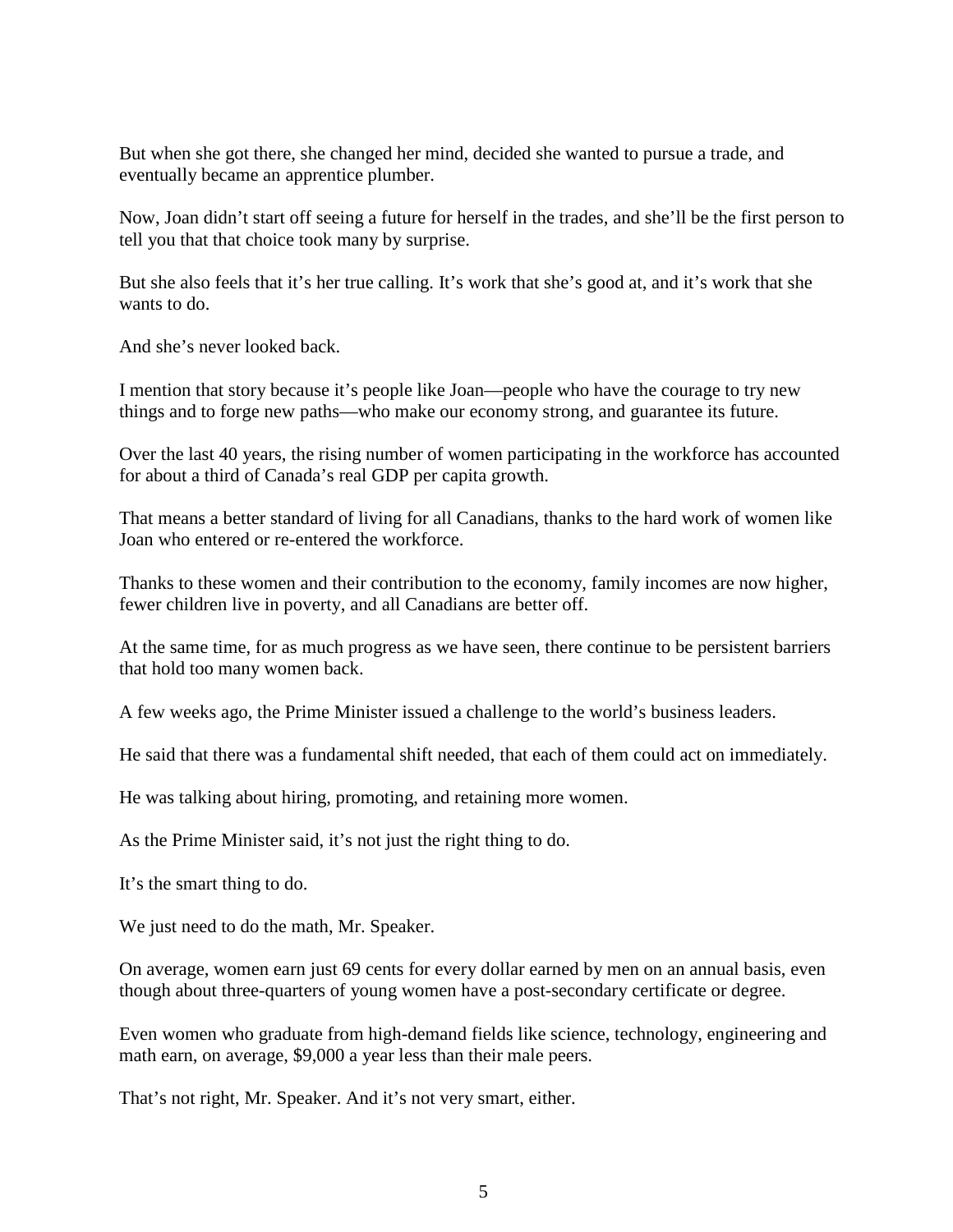We know that greater diversity in the workforce boosts productivity and profitability, and studies have shown that increasing gender diversity alone leads to more growth.

According to the Centre for International Governance Innovation, a 1 per cent increase in gender diversity means about a 3.5 per cent bump in revenue for those companies that actively seek to hire more women.

And the results are even better when women are in leadership positions.

When women hold leadership positions, companies see stronger financial performance, more innovation, and more effective decision-making at the board level.

And I can tell you, Mr. Speaker—our Cabinet is stronger, the Government is stronger, and Canadians are better served because half of the people around the Cabinet table are strong, intelligent, effective women.

It's because of those results that our Minister of Innovation, Science and Economic Development recently proposed—and this House has passed—amendments to the *Canada Business Corporations Act* that would require federally incorporated corporations to make annual disclosures about the diversity of their senior management teams and boards of directors.

So let's think about what equality can mean for Canada.

McKinsey Global Institute estimates that by taking steps to advance equality for women—such as employing more women in technology, and boosting women's participation in the workforce—Canada could add \$150 billion to its economy by 2026.

And, similarly, RBC Economics estimates that if Canada had a completely equal representation of women and men in our workforce, we could have increased the size of the economy by 4 per cent last year.

Four per cent, Mr. Speaker!

When I draft budgets, I fight for every decimal point of growth.

Even reaching half that goal—boosting the size of our economy by a further 2 per cent—would be a truly significant gain.

It would mean more middle class jobs, and more Canadians who have money to pay their bills and save for their retirement.

So what are we going to do about it?

How are we going to make sure that more women and girls can be self-reliant and help their families, while helping to grow our economy?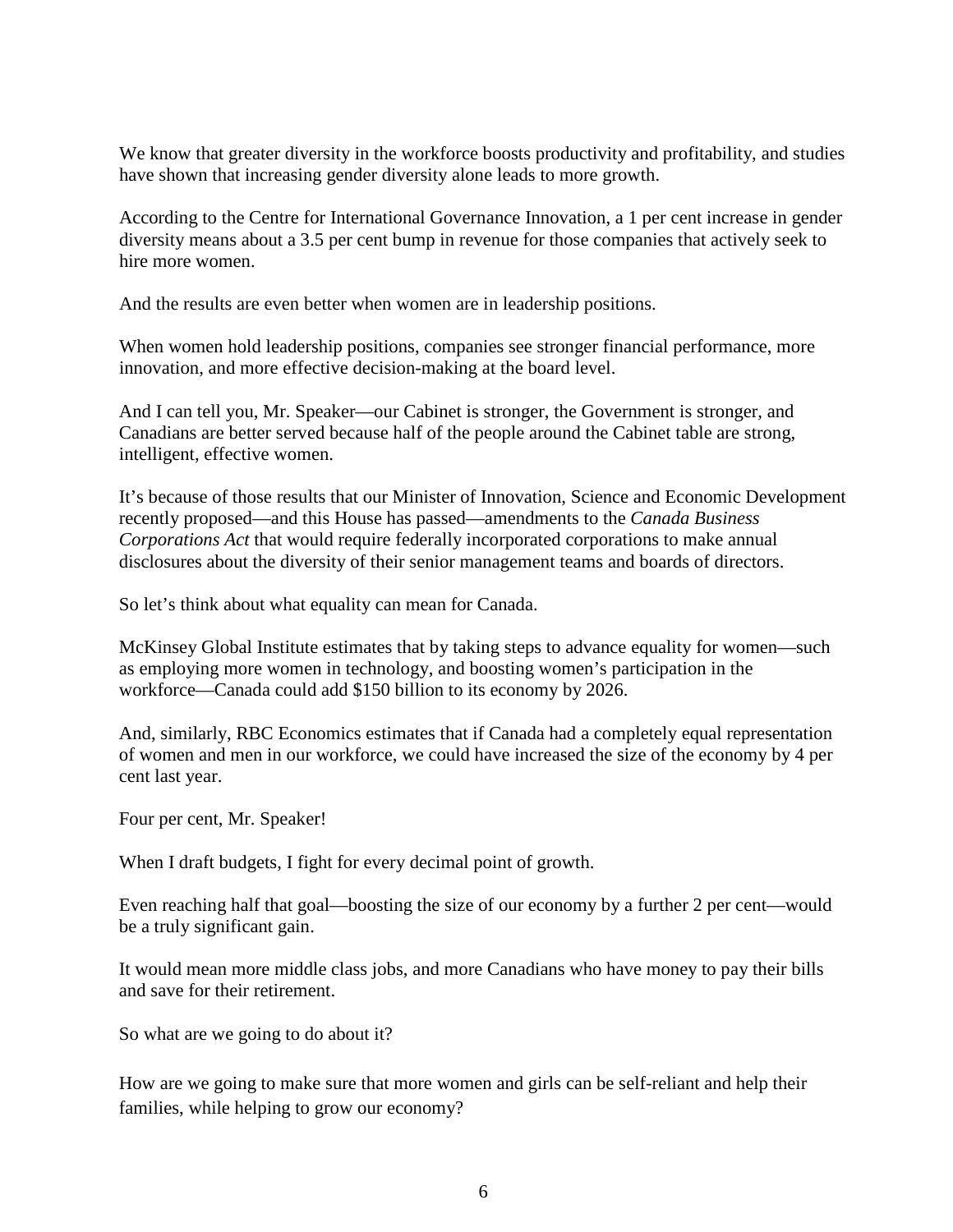First, by making progress when it comes to equal pay for work of equal value.

In this budget, the Government is taking an historic and meaningful step, by moving forward with proactive pay equity legislation in federally regulated sectors.

We know that we can't make this necessary change happen for all Canadian women, overnight.

What we *can* do is lead by example.

And it is our hope that in doing so, *all* employers will reflect on the way in which work done by women has been too often undervalued—and move to take action of their own to help close the gender wage gap.

Second, we need to recognize that some of this gap is due to the fact that child care—and caregiving duties in general—disproportionately fall to women.

In this budget, we're offering a new "use-it-or-lose-it" Employment Insurance (EI) Parental Sharing Benefit to encourage both parents in two-parent families to share equally in the work of raising their children.

With the EI Parental Sharing Benefit, two-parent families who agree to share parental leave could receive an additional five weeks of leave—making it easier for women to return to work sooner, if they so choose.

And when that precious time runs out, we know that families need greater access to affordable, quality child care.

We have already committed to invest more than \$7.5 billion in early learning and child care, which could create up to 40,000 new subsidized spaces over the next three years while making existing spaces more affordable.

Third, we need to do more to support greater numbers of women in management and leadership positions.

And so we are answering the call from members of the Canada-United States Council for Advancement of Women Entrepreneurs and Business Leaders, and taking a comprehensive approach to helping women entrepreneurs.

So that they can scale up their businesses, create jobs, and access the mentorship and the capital they need to take their businesses to the next level.

Finally, Mr. Speaker, we know that we can't push for equality without confronting some difficult truths.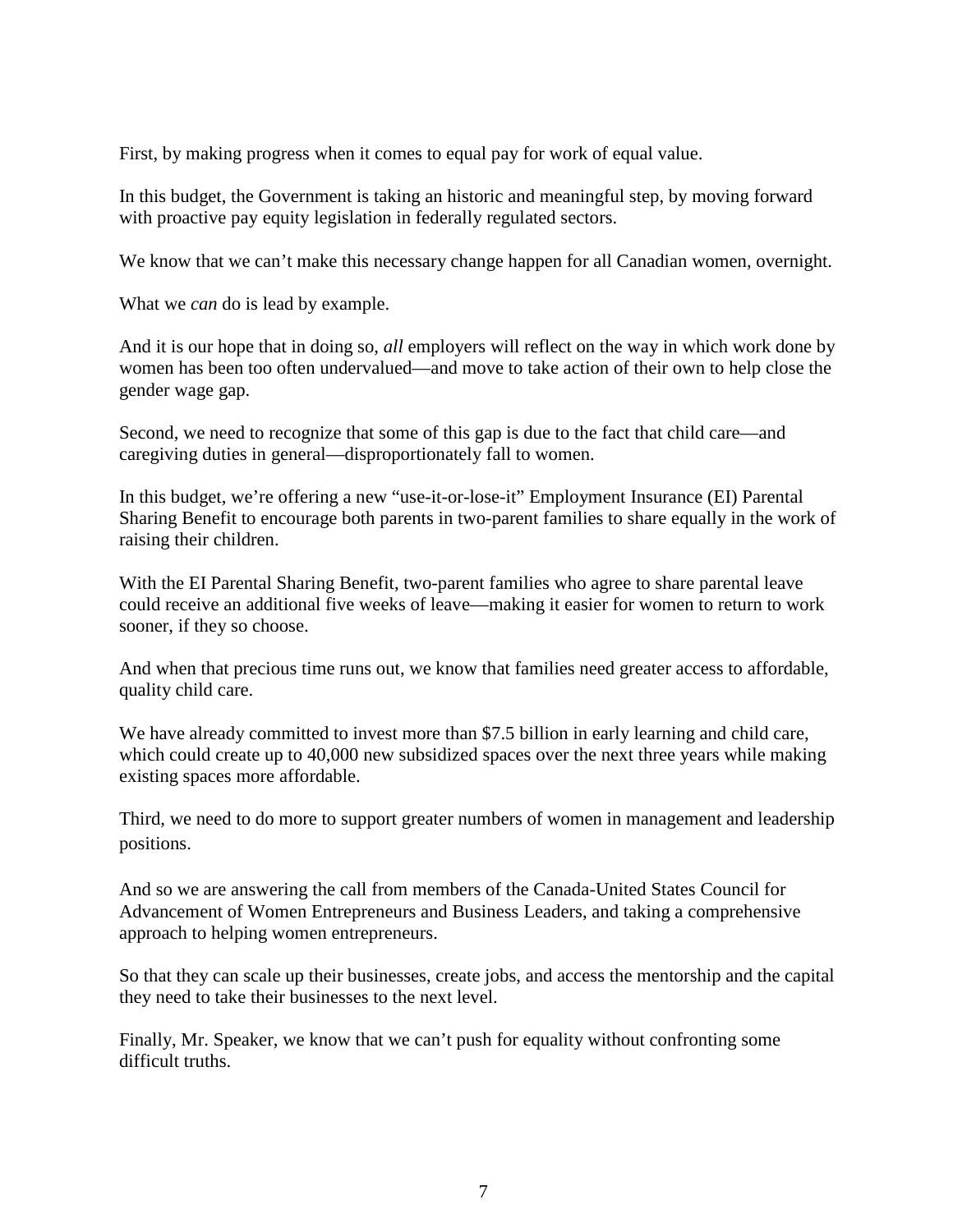Movements like #MeToo and #TimesUp have shed light on disturbing situations and behaviours that too often go unreported.

To better support those who have been victims of sexual harassment in the workplace, we will boost legal aid funding across the country, so that victims can better understand their rights and get the help they need.

I would like to add, Mr. Speaker, that the work we are doing to increase the participation of women in our economy and our society can be seen across our entire budget, where no budget decision was taken without being informed by Gender-based Analysis Plus, or GBA+.

We owe a tremendous debt to the Minister of Status of Women for her assistance in making this possible.

But we believe firmly that this cannot—must not—be a one-time event. It must be how all future budgets are made.

To ensure that gender remains a key consideration for future governments, the Government will seek to introduce new GBA+ legislation to make gender budgeting a permanent part of the federal budget-making process.

And we will also strengthen the Government's ability to do this important work by making additional investments in Status of Women, and finally, by making Status of Women a full department in the Government of Canada.

With this budget, we are doubling down on our plan to invest in the middle class and in people working hard to join it.

We will do that by strengthening the programs that make the biggest difference in people's lives, and by making those benefits easier to get.

That includes the new Canada Workers Benefit.

As a strengthened, more accessible, and more generous replacement for the Working Income Tax Benefit, the Canada Workers Benefit is a program that better responds to the real needs of Canadian workers.

The Canada Workers Benefit will allow low-income workers to take home more money while they work—encouraging more people to join and stay in the workforce, and offering real help to more than two million Canadians.

At the same time, we will also make it easier for people to access the benefit they have earned.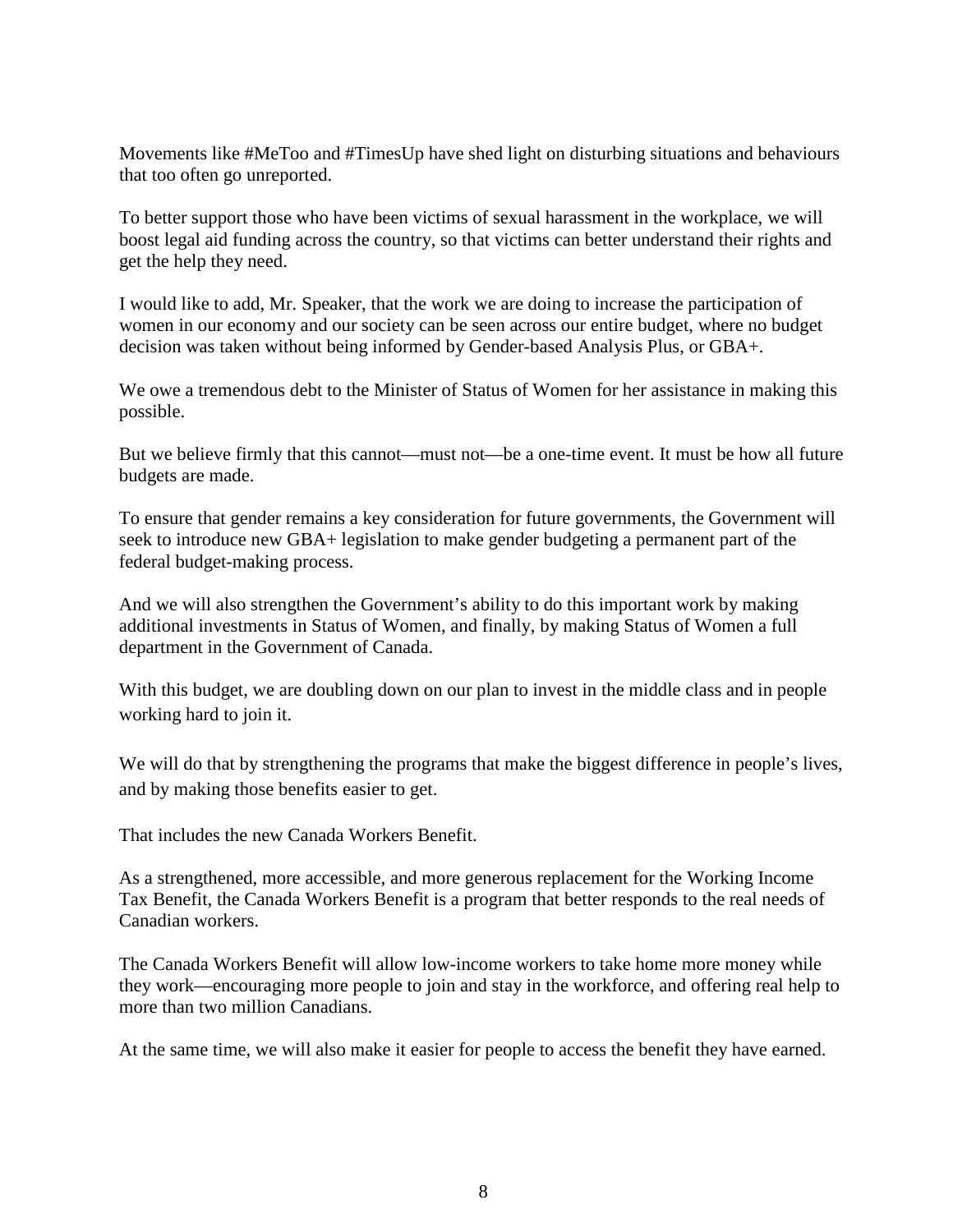By making this benefit more generous, and by automatically giving the benefit to all those who qualify, we will help lift about 70,000 more Canadians out of poverty by 2020.

As I mentioned earlier, we've taken steps to strengthen the Canada Child Benefit, so that the benefits it delivers keep pace with the cost of living.

We are also continuing to make investments that will help people in times of change, whether they're entering the workforce for the first time, retraining for a new job, or planning for retirement.

We are making additional investments in our ambitious Innovation and Skills Plan—including targeted supports for women in the trades like Joan, and for newcomer women looking to find meaningful work.

And we are also taking steps to ensure that our tax system is fair for all Canadians.

We can't have an economy that works for everyone, if everyone doesn't pay their fair share. That's why we've given the Canada Revenue Agency \$1 billion in our first budgets to crack down on tax cheats and offshore tax havens.

And with every dollar we invest, we expect \$5 in recovered revenue.

It's about fairness, Mr. Speaker.

We are also making sure that the small business tax rate—on track to fall to 9 per cent, the lowest among G7 countries—is available only to small businesses that want to invest, grow and create more jobs.

We are changing the rules for 3 per cent of private corporations, because the wealthiest Canadians should not be able to use private corporations to pay less tax than the middle class.

Mr. Speaker, by making smart investments today—the kind that give more people a real and fair chance at success—we can build a forward-looking economy for Canada.

One that responds to the needs of a changing world, and one that will give the young students at Rose Avenue a real chance to grow and to shine, in jobs they are qualified for, and excited to have.

As the Perimeter Institute's Neil Turok says, it's our "curiosity, courage, creativity and a collaborative spirit" that lead us to innovate.

That pushes us to create the new technologies that improve our daily lives, make us healthier, drive our economy, and move our country forward.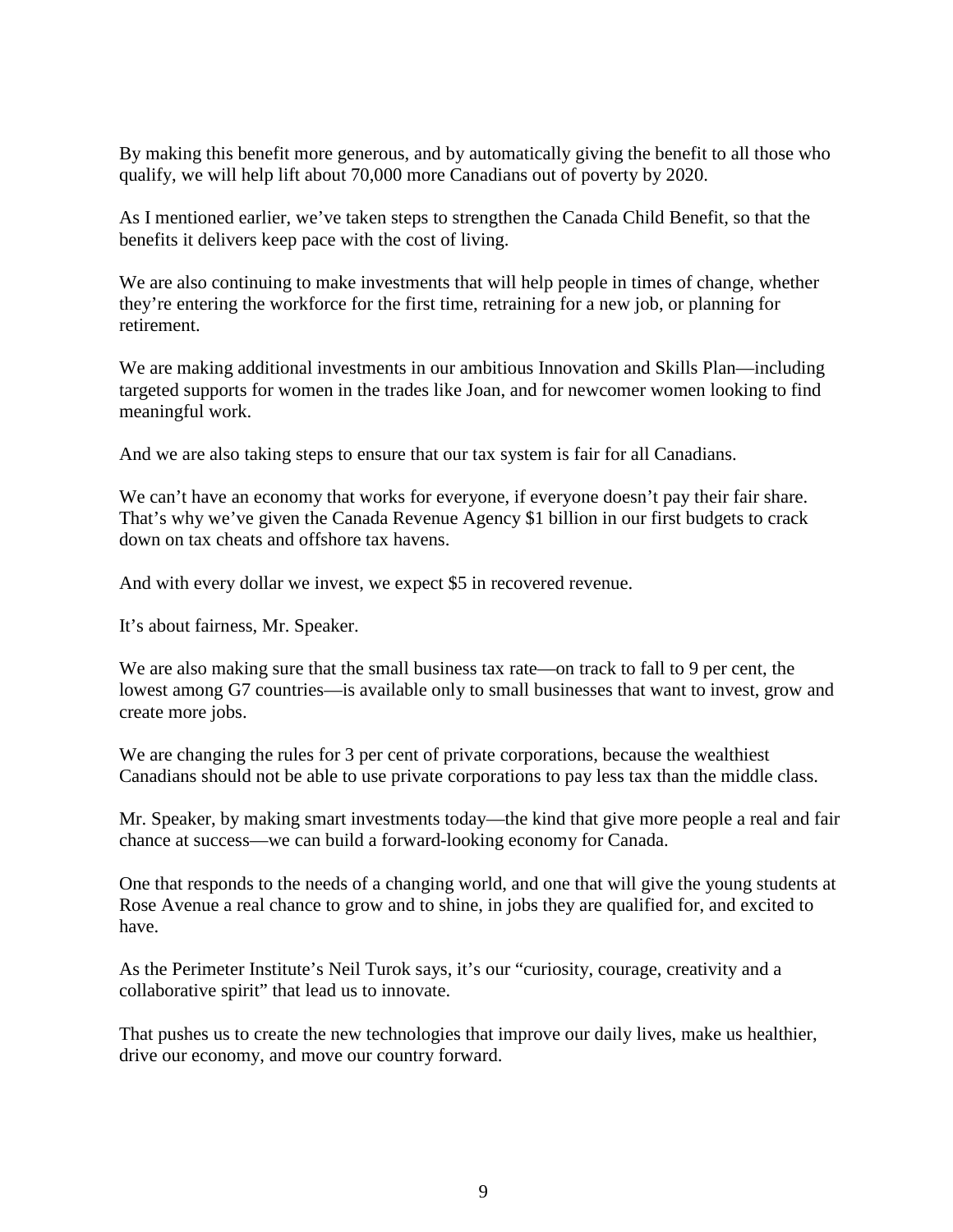To foster that spirit of innovation and help build the new industries and jobs that our economy will rely on in future years, we will make significant new investments in Canada's scientists and researchers, to make sure that they have the funding and support they need to do their work.

The Fundamental Science Review, led by Dr. David Naylor, told us how important it is to invest in the people behind the next big new ideas to advance Canadian businesses and Canada's longterm competitiveness.

That's exactly what we are doing in this budget, Mr. Speaker.

Budget 2018 represents the single largest investment in investigator-led fundamental research in Canadian history.

And more than that, we'll make sure that the new money for research supports the next generation of researchers, so that we can build a science community that looks more like Canada—more diverse, and with a greater number of women.

Our Government also believes that the most important way in which our future needs to be better than our past has to do with the relationship between Canada and Indigenous Peoples.

Together, we are working hard to improve the quality of life for First Nations, Inuit, and Métis Nation peoples in Canada.

This budget invests in new tools to help nations rebuild, and to accelerate self-determination and self-government based on recognition of Indigenous rights, so that our shared future is one where Indigenous Peoples are in control of their own destiny, making their own decisions about their future.

To that end, we are making new investments that will accelerate work to deliver clean, safe drinking water to more Indigenous communities ahead of schedule.

We have already lifted 52 long-term boil water advisories and are on track to have all others eliminated by March 2021.

We are making investments that will help create better opportunities for Indigenous Peoples to find and keep good, well-paying jobs.

That will build more safe and affordable housing in First Nations, Inuit, and Métis Nation communities.

And that will give better child and family service support, with a special focus on prevention, so that Indigenous children are not taken from their families and their communities.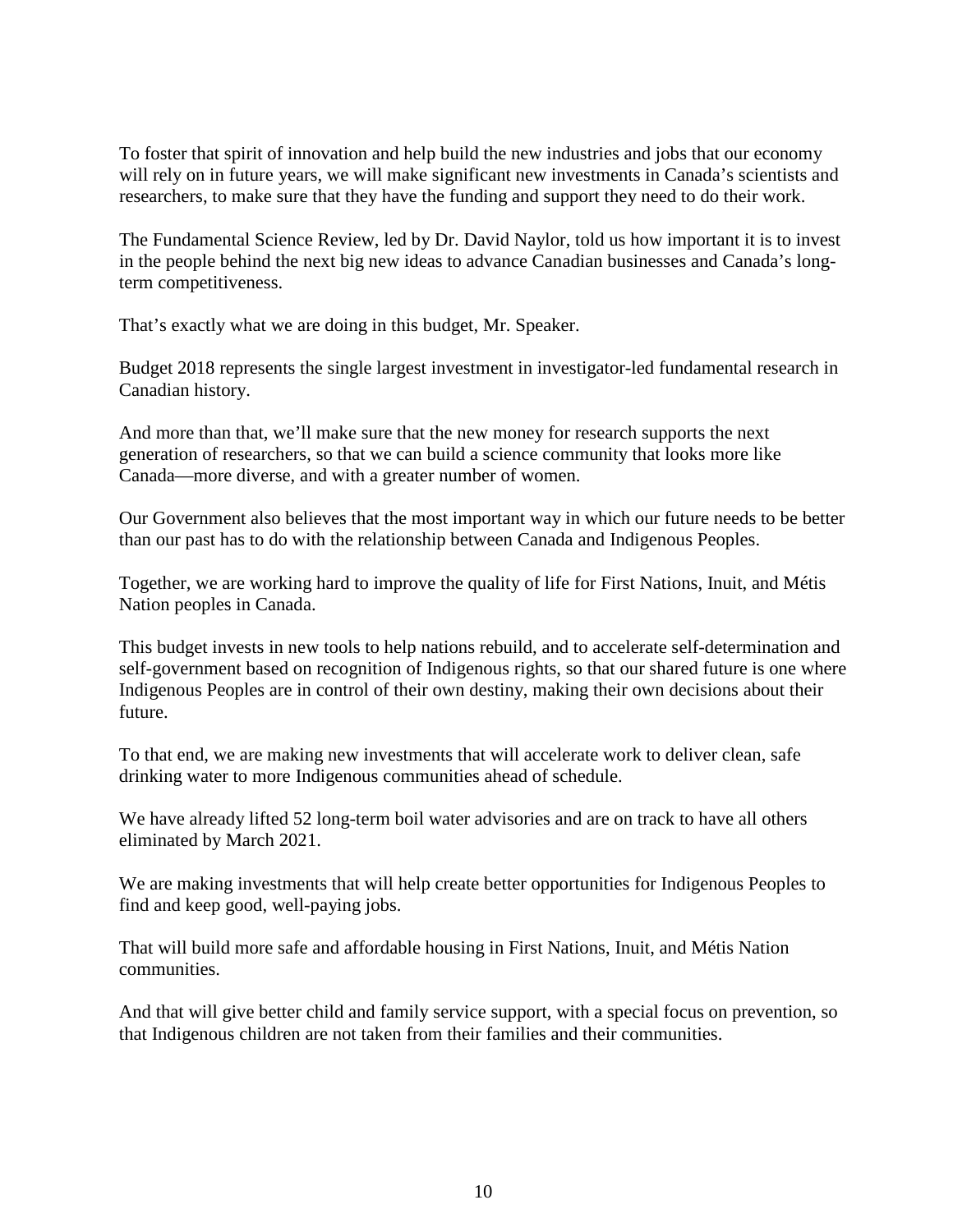To further the important work of reconciliation, we are also investing in the Gord Downie & Chanie Wenjack Fund, to promote cross-cultural dialogue and create places and spaces dedicated to reconciliation—so that more Canadians can be a part of building a new and better relationship with Indigenous Peoples.

As the Prime Minister has said many times, when it comes to renewing the relationship between Canada and Indigenous Peoples, we have a responsibility to do better, and to do more.

This budget will help us live up to that responsibility, for the benefit of Indigenous women, men, and children, and all Canadians.

Mr. Speaker, today's budget is a budget for all people. For Canadians all across our country.

To bring people and communities together, we will increase funding for **multiculturalism**, provide new funding to ensure the success of Black Canadians, and consult on a new national anti-racism approach to combat discrimination.

To help more people find an affordable place to call home, we are working on innovative solutions, like the Rental Construction Financing Initiative that will build 14,000 new rental units across the country.

This builds on our National Housing Strategy, which will create 100,000 new housing units and repair 300,000 housing units.

To safeguard Canadians' privacy, and protect both our digital economy and our country, we are making an investment of over \$750 million in cybersecurity.

To help families and communities that are being devastated by the **opioid crisis**, we will invest over \$230 million in additional measures to help address the crisis, including additional emergency funding for provinces and territories, so people can access evidence-based treatment services, and get the help they need.

To help workers in **seasonal industries** like fish processing and tourism, we will work to address the "black hole" in Employment Insurance benefits, helping families make ends meet until the new work season begins.

Together with our provincial partners, we will protect forestry jobs in Atlantic Canada by stopping the spread of **spruce budworm**.

Across the country, we will make new investments to support safe and accessible **small craft harbours**—essential to Canada's fisheries industry and coastal communities.

The Government of Canada will do more to support our official language minority communities and ensure the dynamism and vitality of the Canadian Francophonie.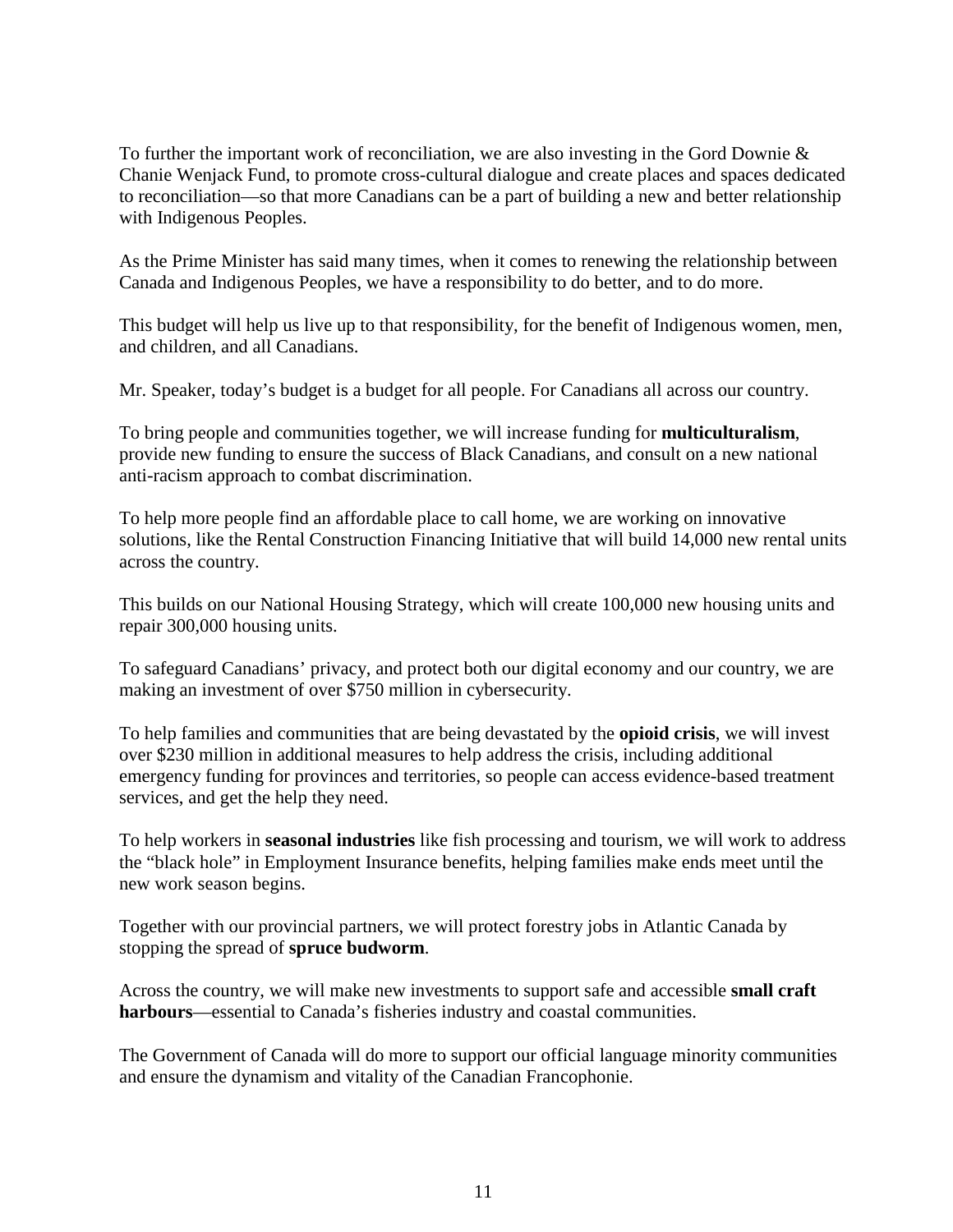We will create jobs in regions across Canada and provide tailored support for women entrepreneurs through investments in our regional development agencies:

The Atlantic Canada Opportunities Agency (ACOA), the Economic Development Agency of Canada for the Regions of Quebec (CED), the Canadian Northern Economic Development Agency (CanNor), the Federal Economic Development Agency for Southern Ontario (FedDev Ontario), the Federal Economic Development Initiative for Northern Ontario (FedNor), and Western Economic Diversification Canada (WD).

We will also do more to help vulnerable people around the world by making the largest new investments in **international assistance** in more than a decade, including greater support for the world's women and girls, through Canada's Feminist International Assistance Policy.

Canadians are proud of our publicly funded, universal medicare system—one based on an individual's need and not on their ability to pay. Yet there is still room for improvement:

Today, at least one in ten Canadians cannot afford the prescription drugs they need. Every year, over a million Canadians are forced to give up food and heat in order to afford their medicines, and those who can afford to pay for their medication face some of the highest costs in the Organisation for Economic Co-operation and Development (OECD).

To address this, we've created an Advisory Council on the Implementation of National Pharmacare—to be headed by Dr. Eric Hoskins—with a mandate to study, evaluate, and ultimately recommend options on a path forward on pharmacare that puts Canadians first.

Finally, Mr. Speaker, this budget recognizes something that every Canadian understands: that our quality of life—and our present and future prosperity—is deeply connected to the environment in which we live.

The extraordinary beauty of Canada's nature, parks, and wild spaces—these are central to our identity as Canadians.

We've all been there, Mr. Speaker.

Whether it's camping with our families, or going for a quiet hike alone in the woods.

How many of us have gone ice fishing with our friends?

Learned to swim at the end of a dock in a freezing cold lake?

Watched our kids skip rocks on the shore, or play in the leaves on a warm fall day?

These are the experiences that help to define us as Canadians.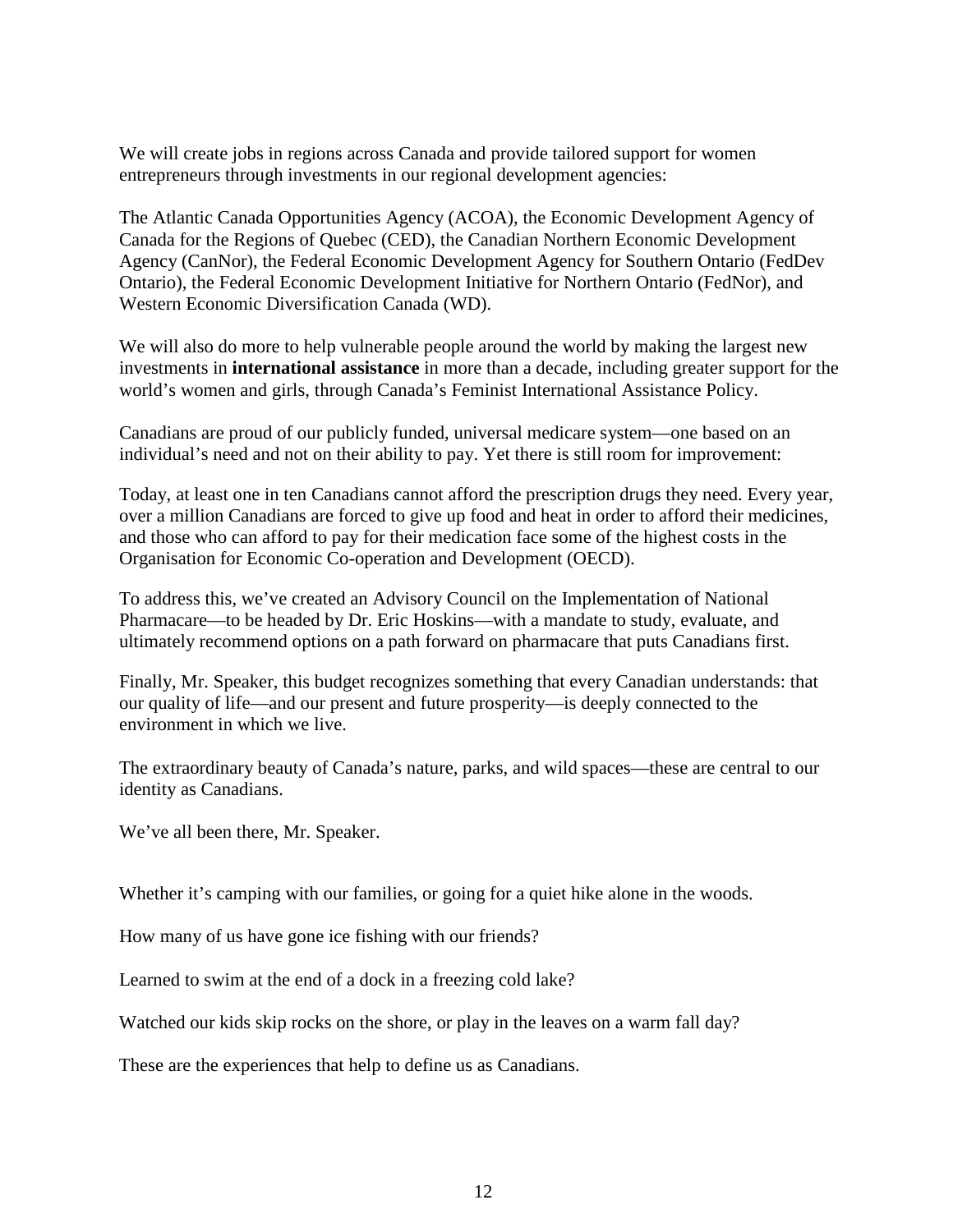And we saw this last year, Mr. Speaker.

When we encouraged Canadians to visit our National Parks last year, they responded *by the millions*. Some Parks were so busy they had to turn people away!

We saw how popular our free admissions program was, and that's why we decided to make Canada's National Parks permanently free for kids.

But unlike past governments, we know that Canadians deserve more than just "good enough" when it comes to protecting the land that we love.

And so, Mr. Speaker, we are helping to deliver one of the largest commitments to conservation in Canada's history—with an investment of \$1.3 billion to conserve more land and waters, preserve biodiversity, and protect species at risk.

Canada is one of the most beautiful places on Earth. It's up to all of us to help keep it that way.

Mr. Speaker, over the last several months, as I travelled the country in preparation for this budget, I had the opportunity to meet with Canadians, and hear their stories.

Stories of hardships and frustration, but also stories of generosity and hope.

I'm inspired by those stories.

And I'm inspired to do even more to help the next generation break free from the barriers that have held us back for too long.

In my life, I am proud to have two young women and two young men who call me dad.

I was home alone one morning a few weekends ago, and I noticed a new poster hanging above my daughter's bed.

In bold lettering, there was a quote from Malala Yousafzai that said: We cannot all succeed when half of us are held back.

*We cannot all succeed when half of us are held back*.

For me, it was a blinding flash of the obvious.

She gets it. The next generation gets it.

The children at Rose Avenue Junior Public School—they get it, too.

It's time for the rest of us to catch up.